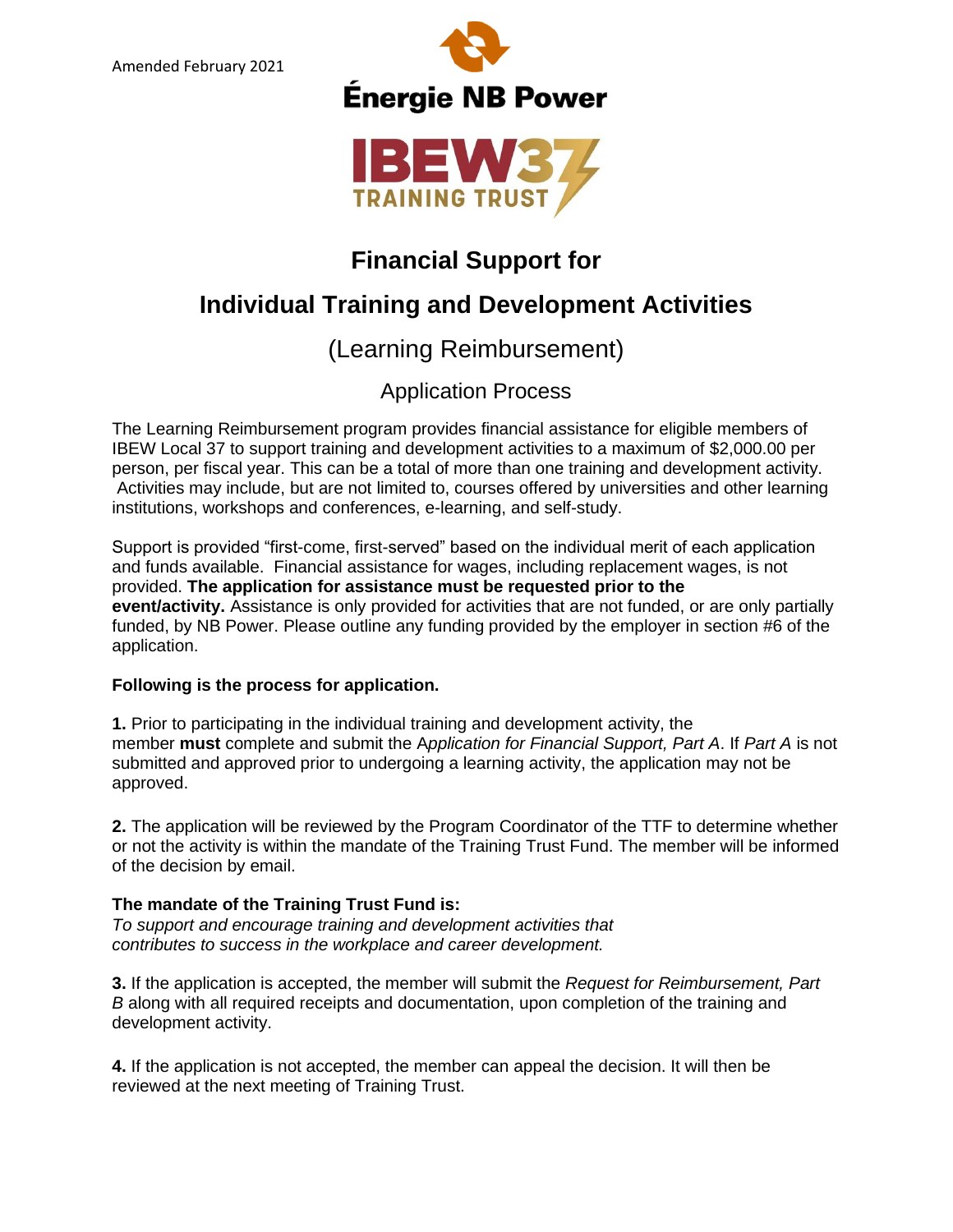



### **Learning Reimbursement: Application for Financial Support, Part A**

| 1) Member Information                                                                            |                                                                                                           |  |  |
|--------------------------------------------------------------------------------------------------|-----------------------------------------------------------------------------------------------------------|--|--|
| Name:                                                                                            | Employee Number:                                                                                          |  |  |
| Position:                                                                                        | Location:                                                                                                 |  |  |
| <b>Work Telephone Number:</b>                                                                    | Company:                                                                                                  |  |  |
| Email address:                                                                                   |                                                                                                           |  |  |
| 2) Description of Learning Activity                                                              |                                                                                                           |  |  |
| Provide a brief description of the learning activity or attach relevant information              |                                                                                                           |  |  |
| (include location, program name, type of program, dates offered)                                 |                                                                                                           |  |  |
|                                                                                                  |                                                                                                           |  |  |
|                                                                                                  |                                                                                                           |  |  |
|                                                                                                  |                                                                                                           |  |  |
|                                                                                                  |                                                                                                           |  |  |
|                                                                                                  |                                                                                                           |  |  |
| <b>Expected date of completion for Learning Activity</b><br>3)                                   |                                                                                                           |  |  |
|                                                                                                  |                                                                                                           |  |  |
|                                                                                                  |                                                                                                           |  |  |
| 4) Explanation of Request                                                                        |                                                                                                           |  |  |
|                                                                                                  | Briefly explain how this learning activity will contribute to your success in the workplace and/or career |  |  |
| development                                                                                      |                                                                                                           |  |  |
|                                                                                                  |                                                                                                           |  |  |
|                                                                                                  |                                                                                                           |  |  |
|                                                                                                  |                                                                                                           |  |  |
| 5) Summary of Estimated Expenses - Financial assistance for wages, including replacement         |                                                                                                           |  |  |
| wages, is not provided                                                                           |                                                                                                           |  |  |
|                                                                                                  |                                                                                                           |  |  |
| Fees/tuition:                                                                                    | Books/resources:                                                                                          |  |  |
| Travel expenses:<br>Hotel:                                                                       | Other (itemize):                                                                                          |  |  |
| Mileage:                                                                                         |                                                                                                           |  |  |
| Meals:                                                                                           |                                                                                                           |  |  |
| <b>Total Estimated Expenses:</b>                                                                 | Signature:                                                                                                |  |  |
|                                                                                                  |                                                                                                           |  |  |
| 6) Provide details on why funding was not provided by NB Power for this training:                |                                                                                                           |  |  |
|                                                                                                  |                                                                                                           |  |  |
|                                                                                                  |                                                                                                           |  |  |
|                                                                                                  |                                                                                                           |  |  |
| The TTF only supports programs that are not funded by the employer or are only partially funded. |                                                                                                           |  |  |
| Please detail the employer's contribution if they are partially funding this learning activity.  |                                                                                                           |  |  |
|                                                                                                  |                                                                                                           |  |  |
|                                                                                                  |                                                                                                           |  |  |
|                                                                                                  |                                                                                                           |  |  |
| 7) Training Trust Fund Use Only                                                                  | TTF#                                                                                                      |  |  |
|                                                                                                  |                                                                                                           |  |  |
| Application Received (date):                                                                     | Application Reviewed (date):                                                                              |  |  |
| <b>Application Accepted:</b>                                                                     | <b>Application Declined:</b>                                                                              |  |  |

**Send your completed form and required documentation to Local 37 Office through interoffice mail, by fax to 1-800-723-1226, or by email at [ttf](mailto:ttf@ibew37.com)[@ibew37.com](mailto:ttf@ibew37.com)**